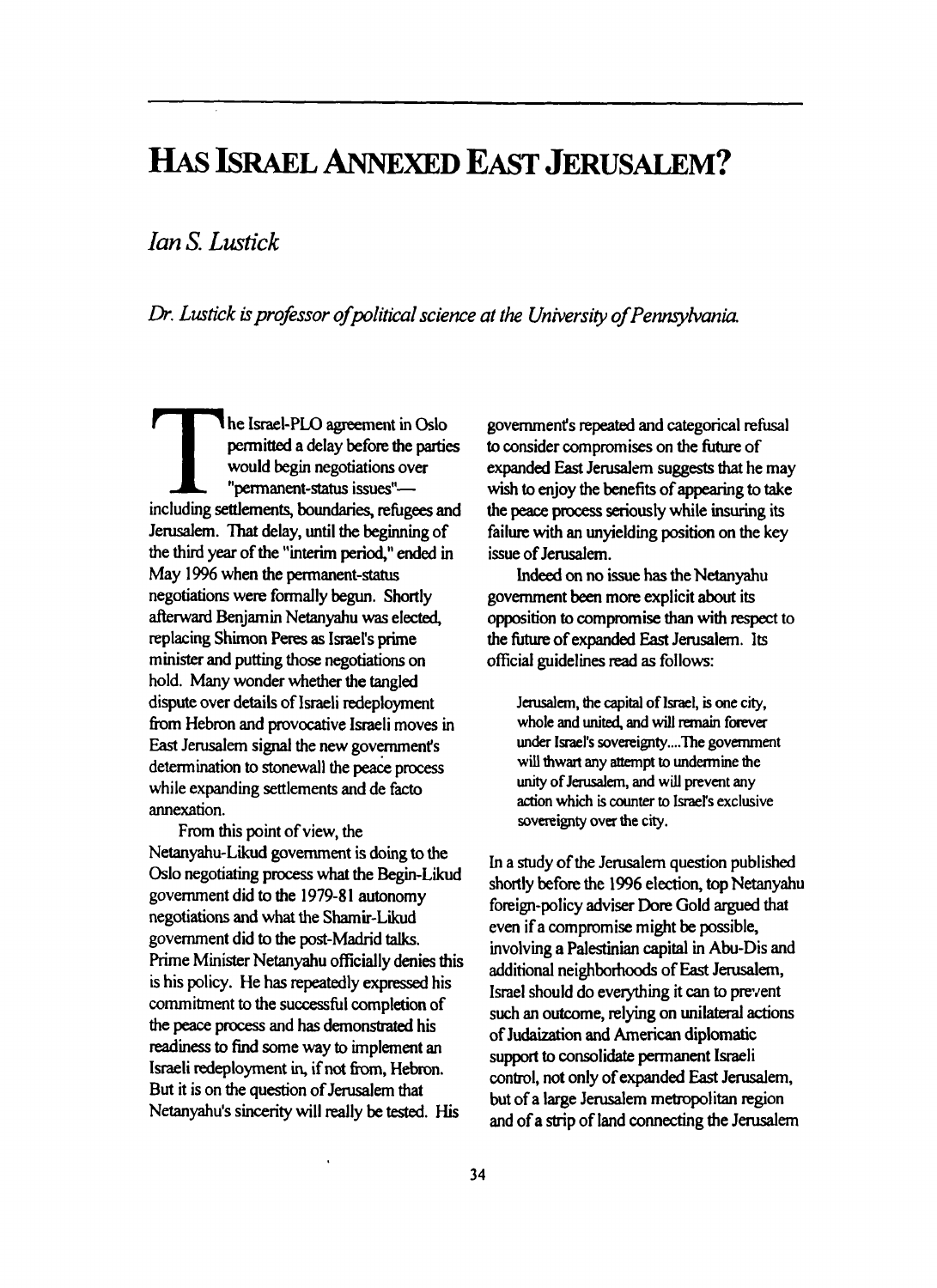metropolitan region to the northem edge of the dead *sea'* 

Such rhetoric, and such grandiose schemes about the future of Jerusalem have been a staple of Israeli politics for years, camouflaging the very real divisions and disputes within Israel about how to govern and/or share the city and its environs? **But** regardless of the catechisms on Jerusalem that the Israeli right-wing has lately tried to force all Israeli politicians to recite, and the premature closure of the question they wish to achieve, the firture of expanded East Jerusalem **is,** in a legally **and**  politically binding way, subject to negotiation between Israel and **the** Palestinians. Regardless of what **happens** in Hebron, and even if they are delayed until **the** election of a new government in Israel, Ismeli-Palestinian negotiations will resume their forward momentum only **after** an agreement that **the**  future of "al-Quds," if not "Yerushalayim," will be a *central* item on the agenda of those negotiations. *Once* those permanent-status negotiations, or negotiations **about** the negotiations, begin, it will quickly become apparent how much the problems associated with the issue of Jerusalem have been clouded and complicated by misconceptions *so* basic that few have even thought to examine them.

One such misconception is the mistaken claim, asserted by many, including Dore Gold in his 1995 publication *on* Jerusalem, **that** the Levi Eshkol government "annexed" East Jenrusalem by the legal and administrative

measures it implemented in 1967.' In fact, this did not **occur.** *As* I **shall** show, even the Eshkol government **itself,** in the last such official announcement ever made by an Israeli government on the subject, declared that the measures taken to expand the jurisdiction of the Israeli municipality of Jerusalem did *nor* entail annexation of the 71 square kilometers involved and were only implemented **as** an administrative convenience **for** the city's **Arab**  inhabitants and in **order** to protect the holy places. Nonetheless, the widely held view, both in Israel and outside it, is that the State of **Israel** actually annexed East Jerusalem-either in 1%7 **or** in 1980, when the Knesset promulgated the *Basic Law: Jerusalem.* Capital of Israel-and has fully asserted its sovereignty there. This mistaken impression unnecessarily complicates an already tangled **problem** and **tends** to obscure available legal, political and administrative options **for** the city's future that otherwise might well be capable of gamering significant support among both Israelis and Palestinians. In this essay **<sup>I</sup>** seek to clarify the exact administrative and political *status* of expanded East Jerusalem within the *Israeli* legal framework.

To be **sure,** there **are** Israeli **jurists** and scholars who maintain that annexation has been accomplished. Their arguments **are** weak and often calculated to create the political and legal reality that they implicitly admit does not now exist. From virtually any international legal perspective, according to prima facie considemtion of the relevant documents and laws inside of Israel, consistent with the claims implicit in the behavior of Israeli politicians and based on the explicit judgment of leading **Israeli** judges and legal **scholars,** neither annexation nor the extension **of** sovereignty that **attaches** to annexation, **has** occurred.

**<sup>&#</sup>x27;Dore Gold,** *Jerusalem* **(Tel-Aviv: Jafee Center for Strategic Studies, 1995), Final Status Issues Series, NO. 7, pp. 27-28 and 36-43.** 

**On this point see Ian S. Lustick, "The Fetish of 2 Jerusalem: A Hegemonic Analysis," in** *fsrael in Comparative Perspective: Challenging the Conventional Wisdom,* **Michael N. Barnett, ed. (Albany: SUNY Press.** *1996),* **pp. 143-172.** 

**<sup>&#</sup>x27;Gold,** *Jerusalem,* **op. cit.pp. 5-7.**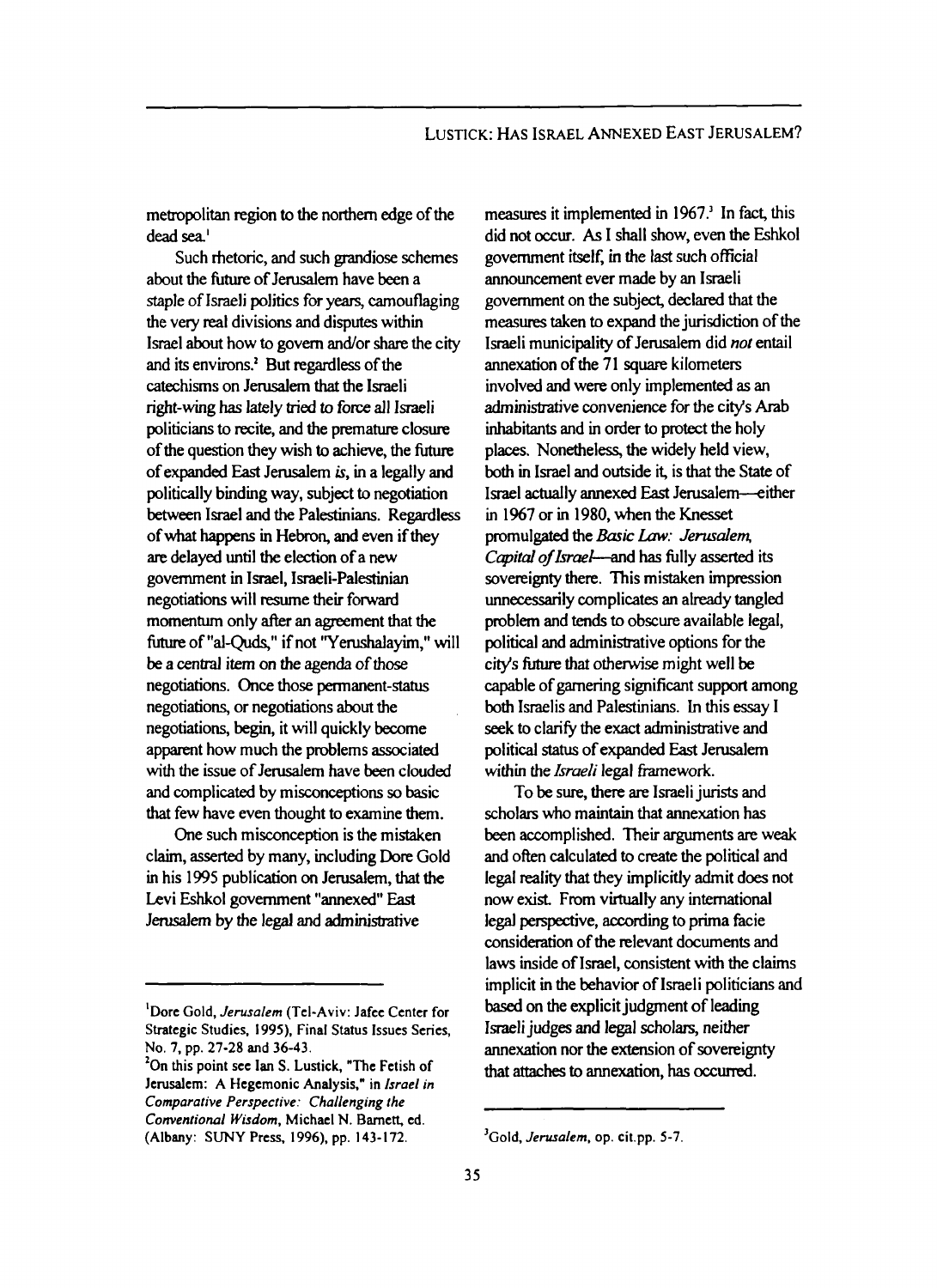First let us carehlly consider what was done in 1967 and what the government of Israel thought and announced that it had done with mpect to the areas across the **Green** Line **that** *art* now included within the Israeli municipality of Jerusalem. Although the Eshkol government wanted to **treat East**  Jerusalem differently from other territories occupied during the June fighting, and although it is clear **that** the govemment **wanted**  to establish **the** basis for permanent Israeli control there, its desire to avoid publicly announcing that fact was also apparent.

There **were** four *primary* **reasons** for this

**reluctance. First, Ismel** did not want a confrontation with the world community over this issue. Because of the religious and<br>symbolic importance historical role played there by many of the

*great* powers, and because Israeli officials had declared during the war that Israel entertained no territorial ambitions **but** sought only peace, it was feared that a confrontation over Israeli annexation of the city would trigger a firestorm of opposition that would deprive Israel of **the**  international goodwill it enjoyed after the war **and** would need in **post-war** bargaining over peace agreements.

the international legal implications of annexation. **Its** subsequent **defense** of the **actions** it did **take** emphasized *their*  conformity with the requirements and expectations of intemational law, in particular the Hague Regulations of 1907, which did **not**  Second, Israel seemed uncomfortable with

... **outright annexation of expanded East Jerusalem would have made it impossible, or at least more**  symbolic importance **awkward, to have not also**<br>of the city to Muslims **imposed Israeli citizenship andChristians, imposed Israeli citizenship**  because of the **on its Arab inhabitants.** 

admit the right of annexation, even following a war of self-defense, unless **agreed** upon **as part**  of a peace settlement

~ ~ ~~

**Third,** clear imposition of Israeli sovereignty on part of the Land of **Israel**  occupied during the June war, but not all of it, would have raised ideological and political difficulties with **those** in Israel who favored imposing Israeli sovereignty on all parts of the Land of Israel under the **state's** control. Finally, of **course,** outright annexation of expanded East Jerusalem would have made it impossible, or at least **more** awkward, to have not also imposed Israeli citizenship on its Arab inhabitants.

> Rather than expand **the** borders of **the** state of Israel per se what Israeli leaders chose to do was to expand the municipal borders of one Israeli city, Jerusalem. This was accomplished by the following series of actions, no one of which contained **the**  word "annexation" *(sipwch)* or

"sovereignty" (ribonut).

First, on June 27, 1967, the Knesset passed **an** amendment to the "Law and Administration **Ordinance"** that was published in the official **Gazette** on September 22,1948. **As** it stood before this amendment, **that**  Ordinance declared that all laws applying within the **State** of Israel would apply to "any part of Palestine which the minister of defence has defined by proclamation **as** being held by the Defence Army of Israel." The 1967 amendment to **this ordinance reads as** follows:

In the Law and Administration Ordinance, **1948,** the following *Section* shall **be** insated after section IIA: IIB. Tbe **Law,jurisdiction** and **adminismion** of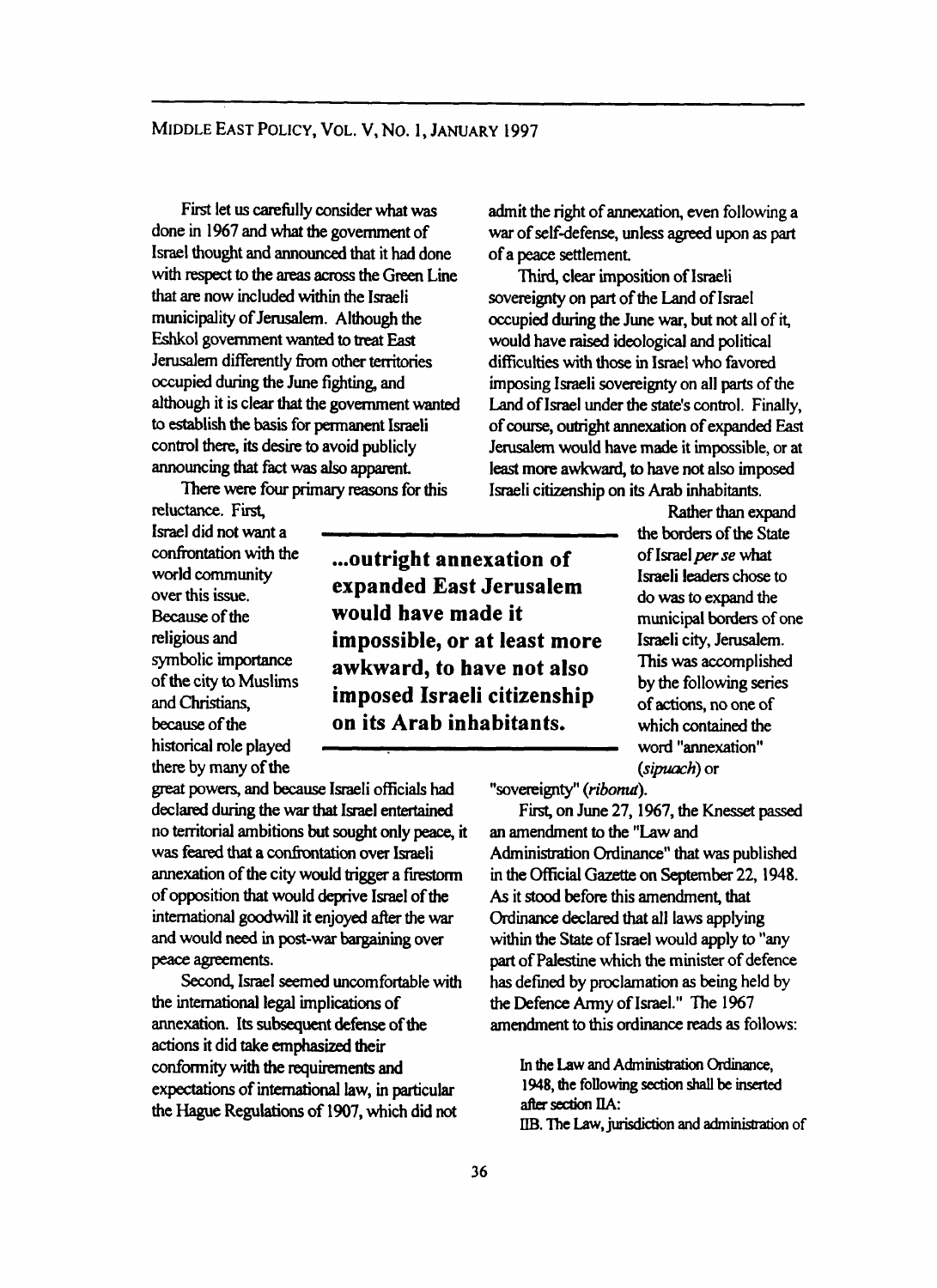## LUSTICK: **HAS** ISRAEL ANNEXED EAST JERUSALEM?

**the** *state shall* **apply many area of& Yisrael** designated **by the** government **by**  order.

'Ihree things **are** changed here. **First,** it is not the minister of defense that is specifically and solely **named as** having the power to make the necessary declaration; it is "the government" Second, no specific **importance**  is attached to the defense minister's designation of an **area as** "being held by the Defence Army of Israel." Third, the larger **area** within which this power is capable of being exercised is within "Eretz Yisrael" rather than "Palestine" (a provision of some semantic but no operative significance).

for the minister of defense to consider some **parts** of the Land of **Israel (Gaza** or the larger **West Bank,** for example) **as** held by the Israeli army but without Israeli law in force, while other areas (i.e. the **71** square kilometers of expanded East Jenrsalem), also held by the army, could be designated, by "government **order," as** areas wherein Israeli law could be **enforced.**  This amendment thereby made it possible

**A** second Knesset action, also taken on June **27,1967, was** to amend the "Municipal Corporations **Ordinance"** by inserting a paragraph which would add to the powers of the interior minister to **act,** *"at* his discretion and without holding an inquiry...." The power added by this law allowed the interior minister to "enlarge, by proclamation, the **area** of a particular municipal corporation by the inclusion of an **area** designated by order **under**  section IIB of the Law and Administration *Ordinance,* **1948.** [referring to the abovedescribed amendment to that law]." It is sigruficant to **note** that although this law **also gave the Interior Ministry** the right to appoint municipal councilors from among the inhabitants, there was no mention of whether these inhabitants would need to be Israeli citizens.

The **third** crucial measure taken was publication on June **28,1967,** by the interior minister, of the following declaration:

> **In** accordance **with my powers under**  paragraph **8 of the** Municipal **Corporations**  *Ordinance* [i.e. **that amendmenf** passed **the day before, and descn'bed above], I declare as follows:**

**1. The** Boundaries **of the Jerusalem Municipal Corporation will be the** inclusion **of**  the area described in the Annex [this "Annex" was a three-page list of latitudinal and longitudinal points describing the current, but **never** peexisting, municipal border in **the**  north, east, and south].

2. This declaration shall be referred to as **'The** Jdem **Declaration"** (extension of **the**  boundaries of the municipal corporation), 1967.<sup>4</sup>

The immediate explanation for these measures offered by the Israeli government emphasized what it characterized **as** the practical requirements of the inhabitants of the affected area-a rationale directly in keeping with the logic and requirements of the Hague Regulations, which permit no **change in** the permanent *status* of belligerently occupied territory but do permit and require the occupier to assume responsibility for the basic needs of the inhabitants. *An* official government press release, dated June **28,1967, read** (in **part) as**  follows:<sup>5</sup>

In order to dispel any possible **misunderstanding the Foreign Ministry** 

'

**<sup>&#</sup>x27;On June 27, 1967, the Knesset also passed the "Protection of Holy Places Law." Like the other**  two **laws, this law does not mention Jerusalem. Its main purpose was to make desecration of a holy place** or **interference with free access to a holy place (anywhere where Israeli law was in force) punishable by substantial prison terms. Three more paragraphs dealt with protection of the Holy Places.**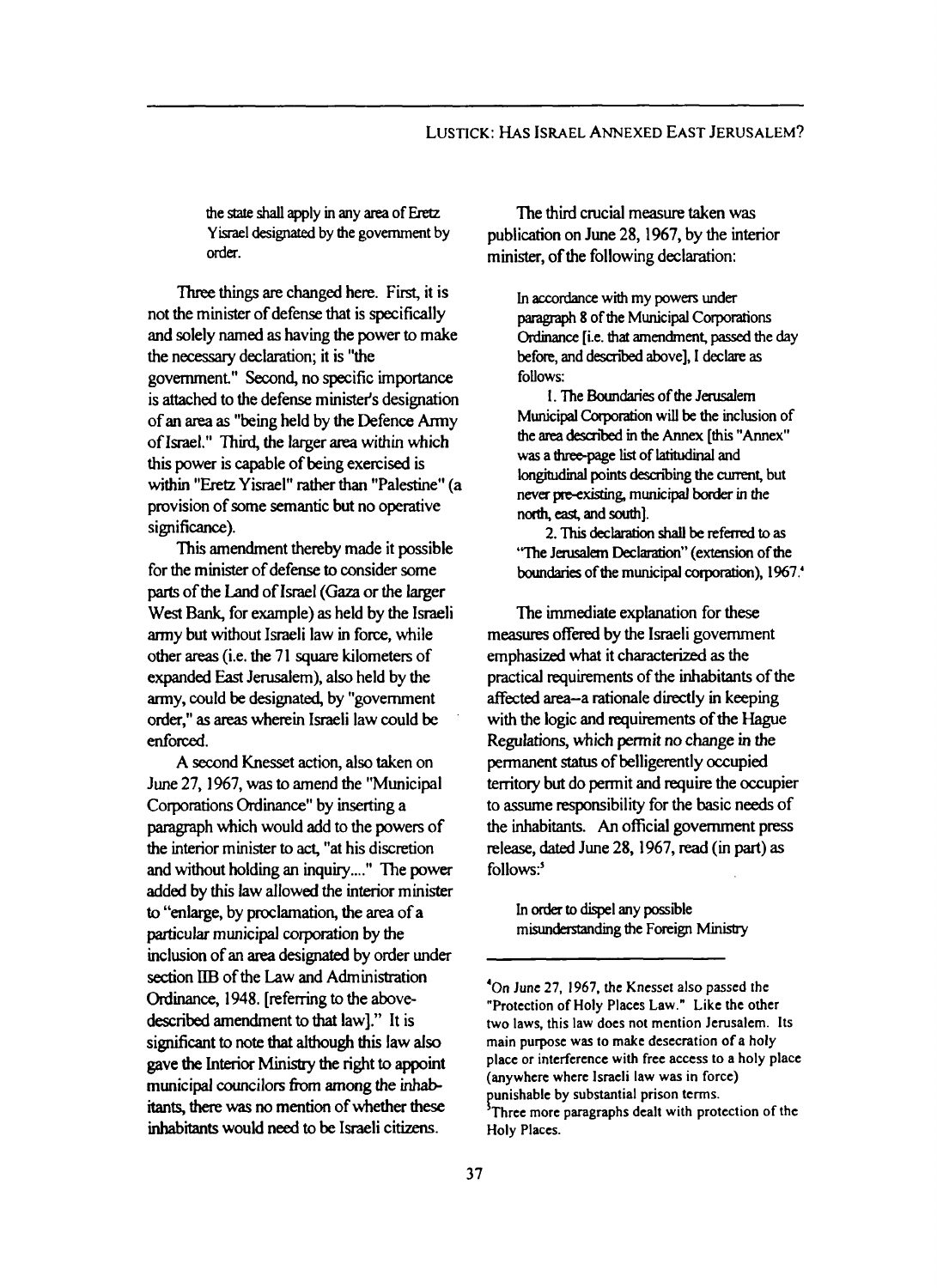*spokesman khred* **tonight that the basic**  purpose **of** the ordinance **concerning the** fusion **of the J&m municipal** areas **is to** provide **full municipal and social** *seavices* **to all**  inhabitants **of the city. The hion of the municipal** *services* **will** ensure that **no social**  inequality and legal differences in respect of **services, welfare and education enjoyed by all** inhabitants **of** Jerusalem **will** *exist* **From now on all residents** will **be in aposition to receive** all **the** *services normally* **extended by the municipality** *such* **as** water, **electricity, public**  health, welfare, education, etc.<sup>\*</sup>

From a practical point of view, however, it was precisely the passage of these sweeping laws and adminstrative declarations that caused problems. Many in the government understood very well how many difficulties would be *created* by an **actual** attempt to **sepamte** East Jerusalem **hm** the **West** Bank. In **September 1967,** the Ministerial *Committee*  for Jenysalem *Affairs decided* "not to establish a banier **between** the **West Bank** and Jerusalem" since it was acknowledged that "it is impossible to ignore the historic connection of *Arab Jerusalem* to its periphery." Even inside enlarged Jerusalem itself, actual enforcement of the law would create an impossible situation. **Had** the **full** scope of Israeli law **really** been imposed on the **inhabitants** of the designated **area,** then any activities performed within it **that** required any sort of Israeli permit or license (practicing medicine or law, construction, operation of businesses, driving motor vehicles, etc.) would have been proscribed. **Not** only that, but all prom owned by **inhabitants** of the **area**  would, by the **terms** of the **Absentee** Roperty

Law, immediately have reverted to the'Israeli government's *office* of the Custodian of Absentee Property. It took many acts of administrative discretion, and a law passed in August **1968,** to alleviate some of these absurdities.

important anomaly was the Education **Minisby's** abandonment of its efforts to enforce Israeli curricula on Arab schools in expanded East Jerusalem, permitting **them**  instead **to** continue using Jordanian curricula and testing anangements. lhis is **a** precedent of some importance now, **as** discussions proceed concerning the PNA's authority over public-school education in expanded East **Jerusalem.** It is **also** worth noting that the problem posed by the refusal of Arab businessmen and professionals in expanded **East** Jerusalem to apply for Israeli licenses and permits was "solved" by recognizing Jordanian permits **and** licenses **as** valid without requiring individuals involved to make application to the Israeli authorities.' It is most significant that this same **procedure,** which **turned** virtually all Arabs in the **territories** made part of Israel in **1948,1949** and **1950** into Israeli citizens, was *not* adopted toward the **Arabs** of expanded East Jerusalem. According to **Yoram Dinstein,**  Israel's leading specialist **on** intemational law **as**  it pertains to such matters, a distinctive element of annexation of territory is that citizenship is automatically imposed upon the **territory's inhabitants** without their application or Many anomalies **remained,** however. One request.<sup>9</sup>

In this context it is worth noting the specific manner in which the Arabs of the

 $~\cdot$   $~\cdot$ 

**<sup>6</sup>Again, it is worth noting that the wording of both the laws passed and the explanation offered says nothing about the citizenship status of the inhabitants of the affected area.** 

*Huuretz,* **August I, 1991. (emphasis added) <sup>7</sup>**

**<sup>&#</sup>x27;Uri Stendal.** *The Arabs* **in** *Israel: Behveen Hammer and Anvil* **(Hebrew) (Jerusalem: Academon, 1992). .33 1-32.** 

**<sup>&#</sup>x27;Cited by Nathan Krystall in "Urgent Issues of Palestinian Residency in Jerusalem," Alternative Information Center, Jerusalem, October 1993, p. 3.**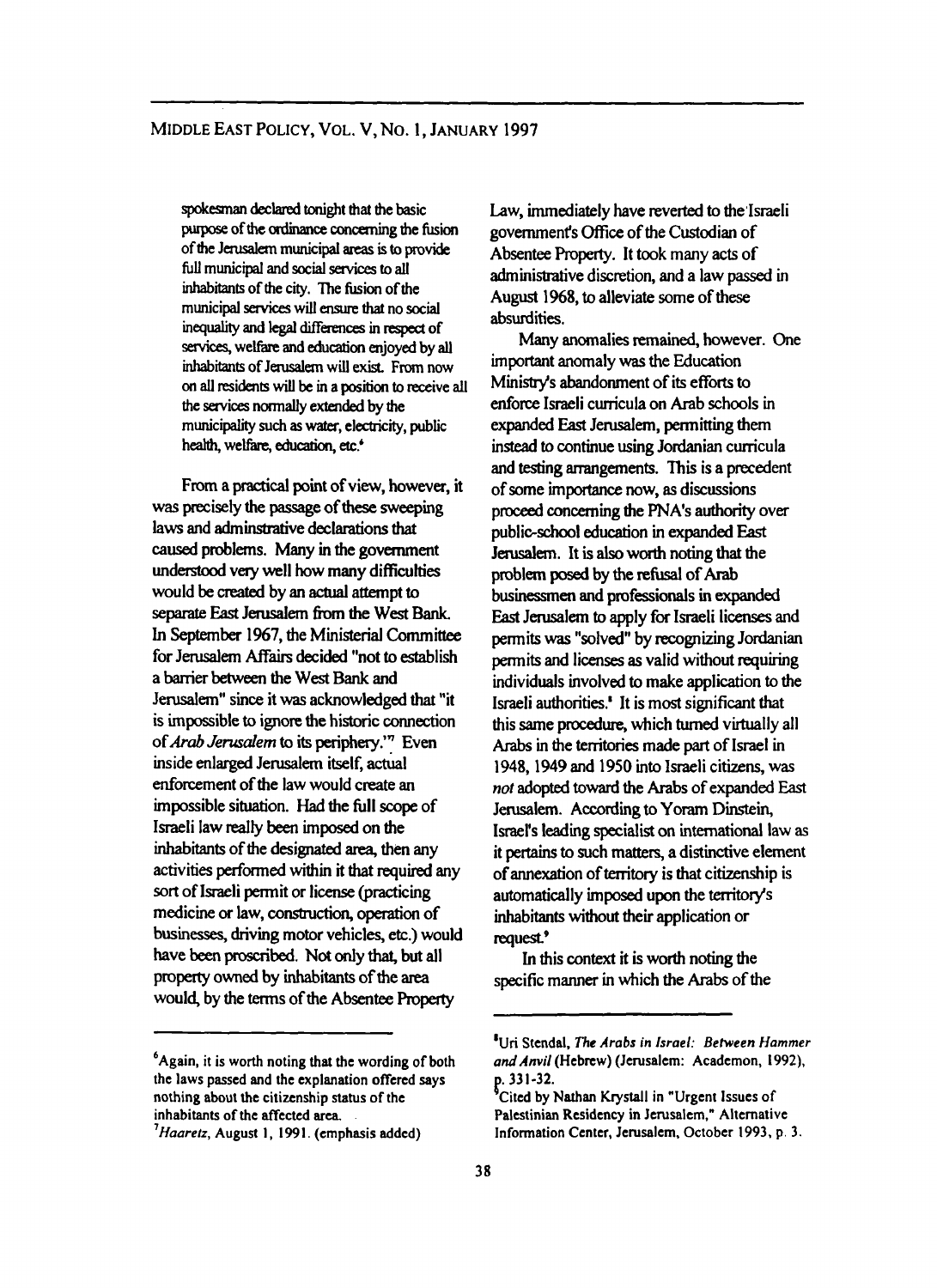Little Triangle, transferred by agreement with Transjordan to Israeli jurisdiction on June **1,**  1949, were made Israeli citizens. This was a *case* of expansion of the borders of the state, which Israeli **courts** explicitly described **as**  "annexation." Under the terms of the Nationality Law of 1952 the **30,000** Arabs who lived in the Little Triangle were made citizens of the **state** by virtue of having been registered on March 1,1952, **as** inhabitants under the Registration of Inhabitants Ordinance of 1949. In other **words,** these individuals became citizens of Israel without applying for naturalization, simply by virtue of having been registered **as** inhabitants of territory that had been annexed to the **state.** Now, in fact, a census was canied out of the inhabitants of expanded East Jerusalem. **On** June 26,1967 **a**  quick and rather inaccurate registration was done of the Arab population in the **area** of what was to be added to the Israeli municipality. But those registered in the census received Israeli identity cards describing them, not **as**  citizens, but **as** "Permanent Residents." To obtain citizenship, these **Arabs** have had to apply for it through the normal naturalization channels available to any non-Jew in the world who might wish to apply for Israeli citizenship.

In this specific **mpt,** at **least, Israel** did abide by the official declarations made by the government, in 1967 and **again** in 1968, that expanded East Jeruasalem had *nor* been annexed. This explanation was officially advanced by Minister of Foreign Affairs Abba **Eban,** who made the first and last formal Israeli declaration concerning the putative "annexation" of enlarged East Jerusalem. In his speeches during and prior to the U.N. *General*  Assembly **resolution** of July **4, I967** (which **declared Israel's** ads in **the** *city* invalid), Eban asserted that **in their intent** and their effect these ads had been implemented in **order** to ease **the** 

difficulties of the Arab inhabitants of the city who otherwise would be severely inconvenienced by the difficulties they would encounter in gaining access to necessary services. Secretary-General U Thant then requested Israel's reply to the resolution. According to Eban, the official reply that he prepared was drafted with assistance from Minister of Religious *Main* **Zerah** Warhaflig and **Minister-without-Portfolio** Menachem Begin. Delivered to the **U.N.** Secretary General on July 10,1967, the letter repeated **Eban's** earlier disclaimers, arguing that criticism of the **steps** Israel had taken was based on a findamental misunderstanding:

**'Ihe** term **"annexation," is** out **of place. ?he**  meaSureS adopted related **to the integration of Jerusalem in the administrative and municipal**  *spheres* **and** furnish **a legal basis for the pmte-ction of the Holy Places.'"** 

Despite its official position, successive governments in Israel have tried, in their policies and propaganda, to create the impression that the fate of Jerusalem has been sealed-that politically and legally and in every other respect the portions of the municipality

**Letter of Israel's foreign minister, Abba Eban. to I0 the U.N. secretary-general concerning General Assembly Resolution 2253 (ES-V), July 10, 1967, GAOR. 5th Emergency Special Session, 1967, I(N6753 or S/8052); reprinted in** *The Jerusalem Question and its Resolution: Selected Documents*  **(Dordrecht: Martinus Nijhoff Publishers, 1994) Ruth Lapidoth and Moshe Hirsch, eds., p. 172. See also Abba Eban.** *Abba Eban: An Autobiography*  **(New York: Random House, 1977). p. 442; and Ruth Lapidoth, "Jerusalem--Legal and Political Background," Israel Government Internet Gopher Information Client, vol. 2.0 16 (September i994). Lapidoth's characterization of the argument in Eban's letter is that the measures taken in June 1967 "did not constitute annexation. but only administrative and municipal integration."**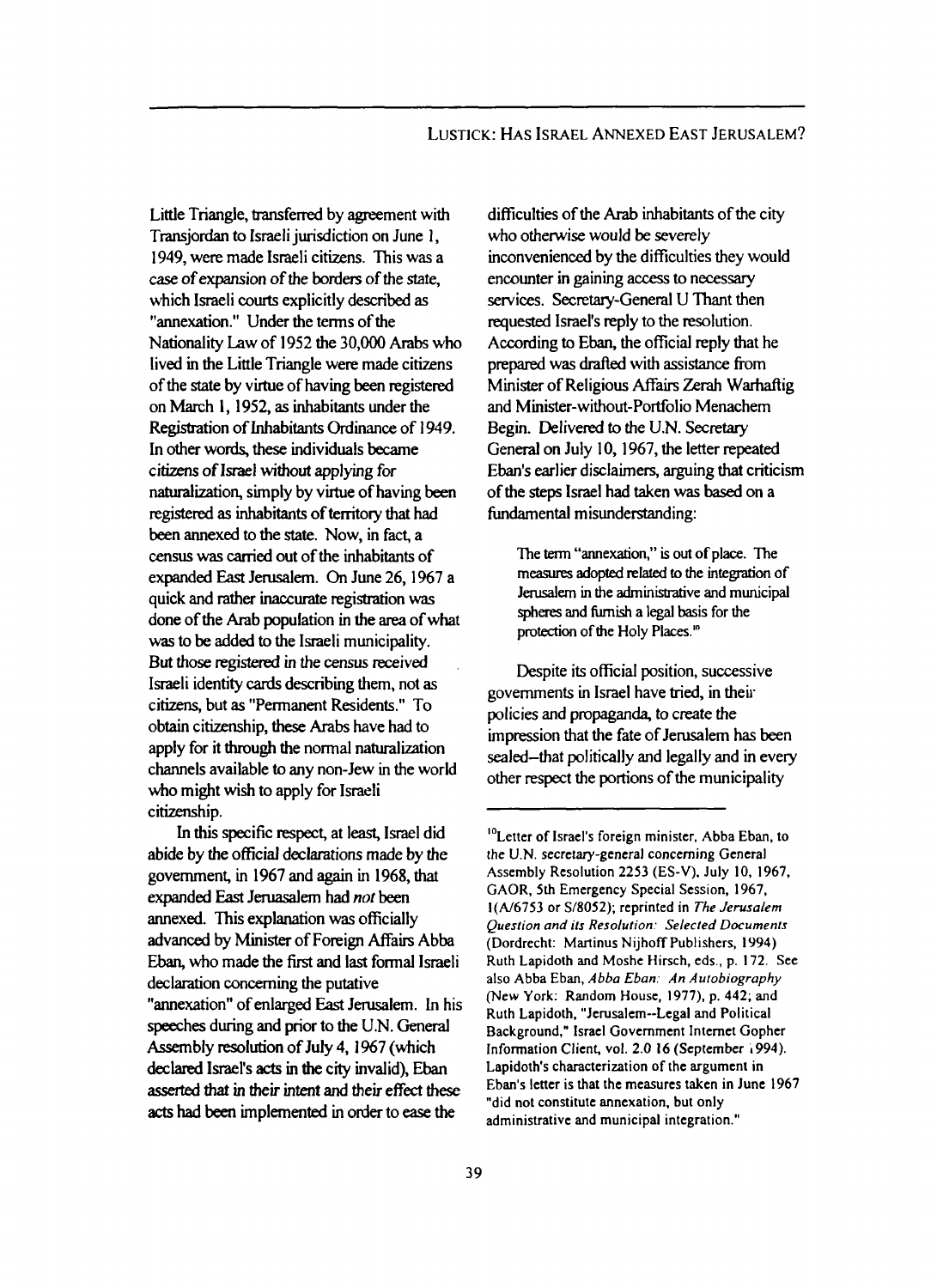over the *Green* Line *a~* **as** much **a part** of **the**  country **as** any other district This is **not the**  place to detail or evaluate the *success* of these efforts, or the arguments of those who claim that in many if not most respects the *city* is divided between *Arabs* and **Jews as** deeply **as** it has ever been **since 1948."** It is clear **though,**  that a fundamental **lack** of **confidence** on this point is what resulted in Knesset passage of the somewhat bizarre "Basic Law: Jerusalem, Capital of Israel" in **1980.** 

This legislation **began as** a private bill **advanced by** Geula Cohen, who left Menachem **Begds** Herut **party** in **protest against the** Camp Davidaccords. In **her original** version, the Bill declared **that** ''the integrity and unity of greater Jerusalem *(Yerushalayim rabati)* in its boundaries after the Six-Day **War** shall not be violated." **Had this** clause been allowed to main **within the**  bill **as** passed into law, the legislation would at least have had some operative **meaning.** The clause, however, was dropped **after** the **fifst**  reading of the bill. As passed by **the** Israeli parliament, the relevant clause of the Basic Law **reads as** follows: "Jerusalem, complete and united, is the **capital** of Israel."

**As** is apparent, the law, insofar **as it relates**  to the **status** of the city, is strictly declarative in **nature** (and redundant, since action taken in 1949 had already established Jerusalem as **Israel's capital).** Although **'Yerushalayim"** is referred to as "complete and united" (shlema and *meuchedet),* boundaries **are not specified.** 

As in **1967,** neither the word "annexation" *(sipuach)* nor "sovereignty" **(ribonut)** were used. The consensus of legal **scholars** is that this action **added** nothing to the legal or administrative **circumstance** of the city," although, especially *at* the **time,** its passage **was**  considered **to** have political **importance** and sparked **a** vigorous **protest reaction** from the world **community.** *As* was me of the legislation **and** administrative **measures** taken in June **1967,** the Basic Law-Jerusalem of **1980**  neither **proclaimed** Israeli sovereignty in or over the *city* nor used the term "annexation." Added to the **reasons** for this avoidance in **1967**  was the promise the Israeli govemment made to the United **States** *at* **the** time of the Camp David accords to refrain from advancing or implementing claims to sovereignty in parts of the land of Israel across the Green Line before the completion of the **transitional** period *of* "full autonomy" and before the end of negotiations on **the** final settlement Evidence that **the Begin**  government, even **after** passage of this law, understood that Israel had yet to fully annex this city and **that** it did **not** have **a claim** to sovereignty which could be defended before the **International** Court of **Justice,** is **its** decision to withdraw its attempt in **October 1980** to take over the Palestinian-owned **East** Jerusalem Electric Corporation. According to press reports, officials believed that the move would interfere with **the** continuing process of establishing "the future status of Jerusalem as a unified city under full Israeli sovereignty."<sup>13</sup>

Above all, it **has** been the judgments *of* the Israeli Supreme *court* and arguments made by Israeli **jurists** in the process of **making** those

<sup>&</sup>lt;sup>11</sup>On one important aspect of this question, **regarding the boundaries of Jerusalem, see Ian S.**  Lustick, "Reinventing Jerusalem," Foreign Policy, **No. 93 (Winter 1993/94), pp. 41-59. On the pervasiveness of Arab-Jewish segregation in the Jerusalem municipality** *see* **Michael Romann and Alex Weingrod,** *Living Together Separuiety: Arabs and Jews in Confemporary Jerusalem* **(Princeton: Princeton Univ. Press, 1991)** 

**<sup>&</sup>quot;According to Lapidoth, the Basic Law "contains no innovation but merely** repeats **matters previously laid down." "Jerusalem-Legal and Political Background," op. cit.** 

*<sup>&</sup>quot;Muariv,* **October 20, 1980.**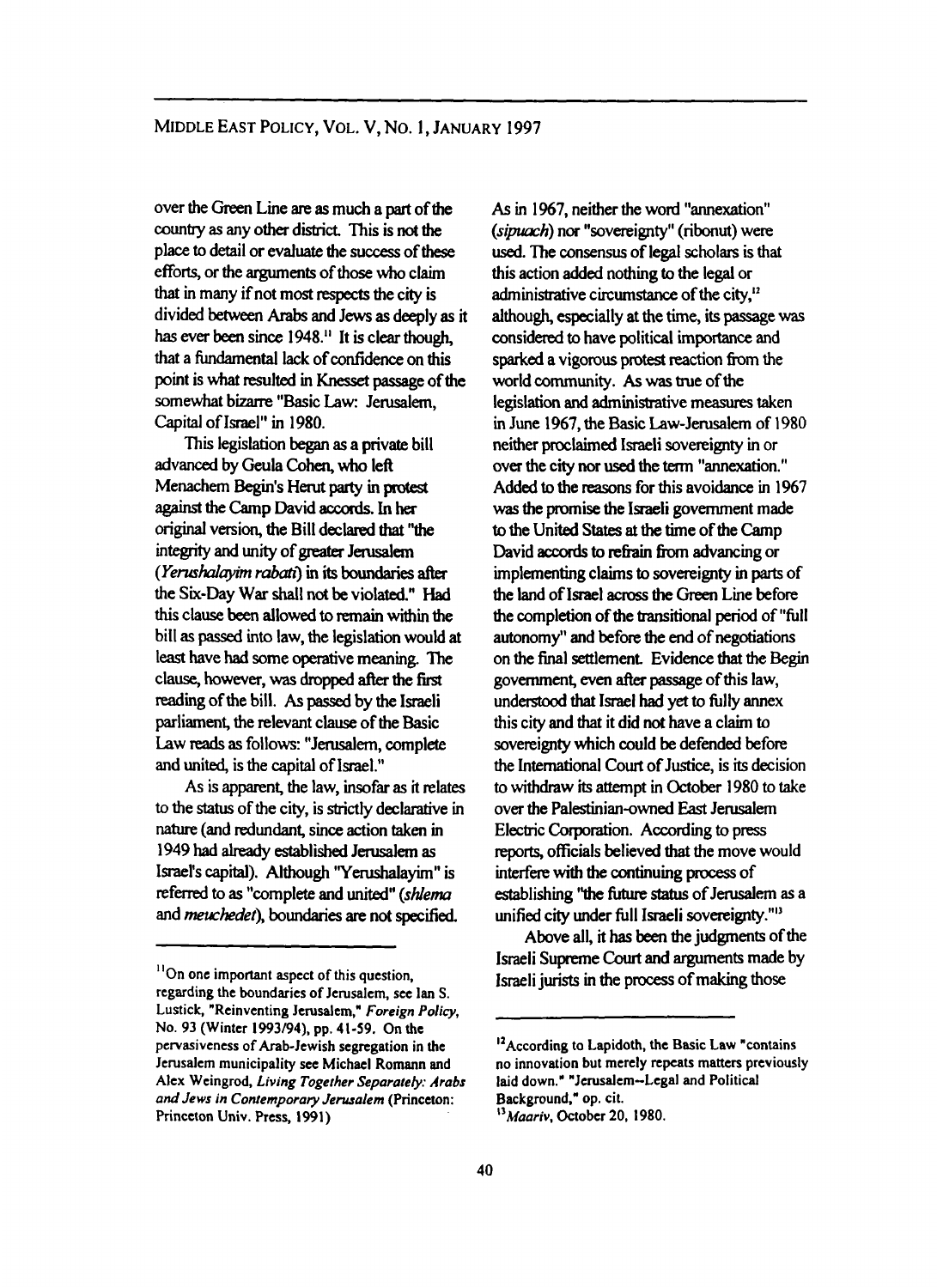## LUSTICK: **HAS** ISRAEL ANNEXED EAST JERUSALEM?

judgments that *meal* the complexity of expanded East Jerusalem's **status** in Israeli law. What emerges from these judgments and the strained and awkward reasoning contained in some of them is that these 7 1 *square* kilometers exist in a kind of Israeli legal limbo. This *status*  was created to obviate the need for formal announcements of annexation **or** sovereignty, but a *status* destabilized by legal principles **that**  require such announcements, imposition of citizenship, and/or international recognition in **order** for questions of sovereignty to be definitively answered. Although the *court* had briefly observed in a 1968 case, Hanzalis vs. Tribunal of **the** *Greek* Orthodox Church, that the actions taken in June 1967 had established "United Jerusalem" **as** "an integral **part** of Israel," what that meant legally was left unresolved. The **best-known** and most commonly cited opportunity the Israeli Supreme **Court** had to **speak** clearly on this matter came in 1969 when an unusual *case*  (Ruidi vs. Hebron Military Tribunal) came before it on *appeal.* Although it has been incorrectly cited to prove the opposite of the conclusions it contains, **the** reasoning in this *case* and its outcome are strong evidence for my interpretation of the legal situation in the context of which the Israeli government remains extremely reluctant to make or test any official claim to have annexed expanded East Jerusalem to the **State** of **Israel.** 

Ruidi was an Arab antiquities **dealer** who transferred antiquities from Hebron to his store in East Jerusalem. The military government charged him with breaking the Jordanian law against exporting antiquities "out of the country" since, in view of the military government, East Jenrsalem was no longer in **the** same *country* **as** Hebron. Ruidi's lawyen successfully demanded a restraining order **against** the military government The military then brought the matter to the Supreme Court,

which ruled **against** the dealer. It is not the ruling, however, but the basis of the ruling and the reasoning presented that are of interest.

Justice Vitkon noted that "large and important questions *can* **arise** in this matter" but that the **Court** should and would avoid them in its decision. He rejected the deputy attorney general's argument that the imposition by Israel of its laws and administration on East Jerusalem was equivalent to annexation. He also criticized the military government for not asking the govemment for a formal determination about whether East Jerusalem had been made a part of the **State** of Israel or not. In any event, Vitkon reasoned that *since* East Jerusalem was "de facto" outside the jurisdiction governing Hebron, the Jordanian law could be applied. **Thus** he was pleased to be able to decide the *case* without deciding whether East Jerusalem had indeed been annexed to Israel or made a part of the State of Israel."

Justice Haim Cohen, in his opinion, *sh'essed* that neither the Supreme Court of Israel nor the military government could make a determination **as** to whether East Jerusalem had been annexed or who was sovereign there. That, he *stressed,* was a political problem. He asserted that his judgment against the appellant

was **not a judicial** determination in the *exlmndhy* **political question** we have **delineated, and** does **not** constitute *our*  authorization regarding a judicial

**<sup>&</sup>quot;For an example of how this decision has been cited incorrectly, to the effect that Ruidi did establish that enlarged East Jerusalem had been annexed to the State of Israel, see Devorah Housen-Couriel and Moshc Hirsch,** *East Jerusalem and the Elections to Be held in Judea, Samaria, and Gaza, in Accordance with the Israeli Peace Initiative of May 1989,* **Background Paper #8 (Jerusalem: Jerusalem Institute for Israel Studies, 1992). p. 2 (Hebrew).**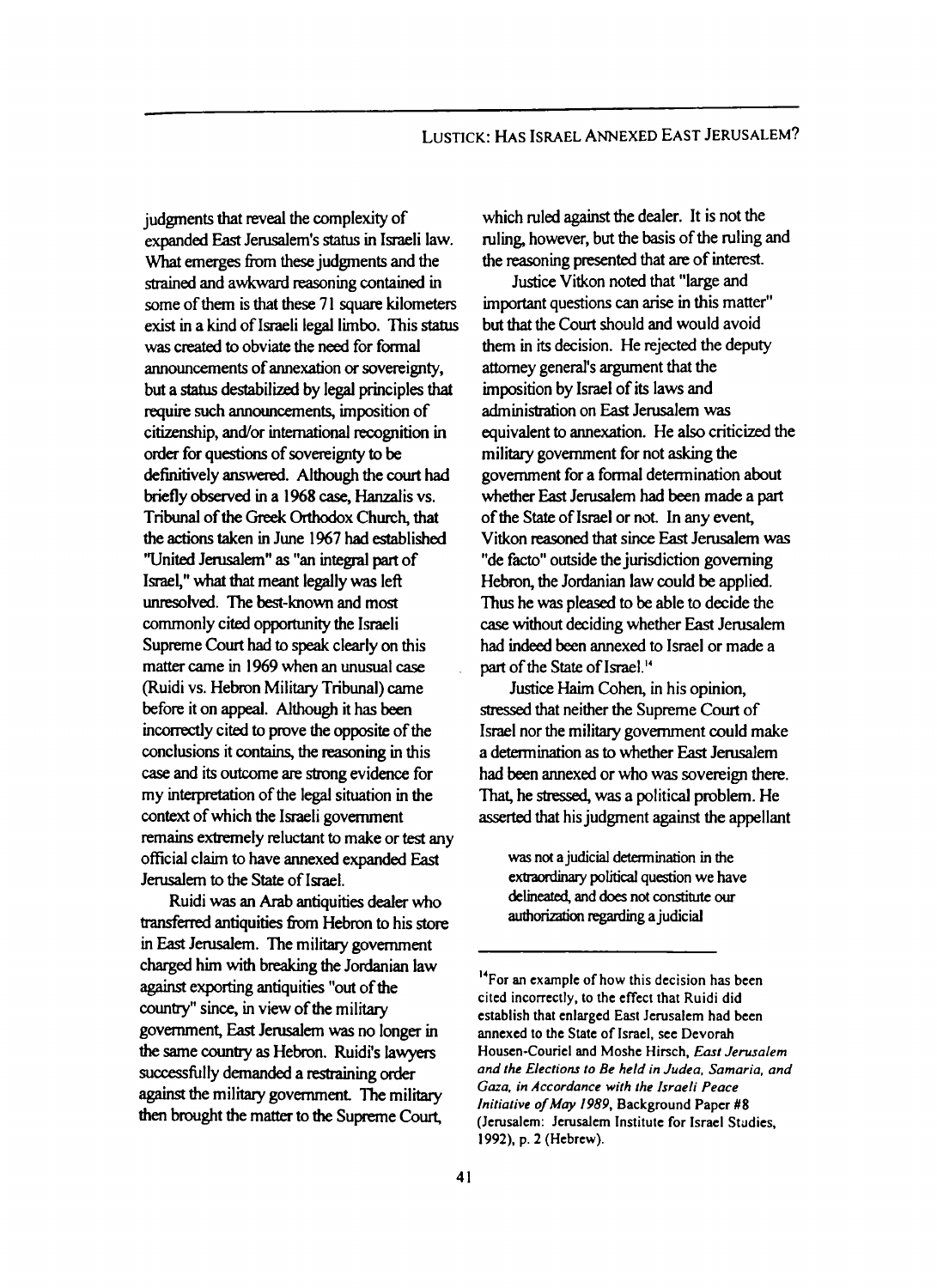determination of the Hebron military court, but wasbasedonly *on* **the** huthat **the** *appellants*  **agreedth East** Jerusalem **hadbeenannexedto the State of hael and that HebFon** had notbetn **annexed,** tfiere **being M need** *to* **mention** that **such an agreement** has **no bearing outside this specific** *case* **and this** appllant''

In his authoritative analysis of this case, Yoram **Dinstein** noted the ironic fact that here, **as** in other for4 the *Arabs* have generally been the **ones** to exaggerate the meaning of Israel's **actions** and declarations, to interpret them **as**  having constituted the "annexation" of East Jerusalem, whereas Israel itself **has** always refrained from making this claim.<sup>16</sup> Dinstein **argued** that it was a pity **that** the problem of East Jerusalem's legal *status* had ever been ground and had not in fact annexed **the** tenitory in question. Dinstein **draws** attention to the **fact**  that the Knesset explicitly chose not to use the annexation law of **1948** to change the *status* of expanded Jerusalem from occupied territory to a part of the **State** of Israel. allowed to **arise,** since **Israel was** *on* very weak

In **a** subsequent article, **Dinstein**  emphasized that he was reluctant to discuss the Jerusalem issue and thought it all in all an extremely bad thing for him to be forced to do

*so,* but that Yehuda **Blum's** criticism of his position and the misunderstandings thus created required a response." **Blum's** argument for Israeli sovereignty over all of the **West Bank rested** *on* the claim that the **1949**  armistice line, *a!* least on **Israel's** eastem frontier, was not a **real** border, thus Israel could assert sovereignty in that **area** (including in expanded East Jerusalem) without invoking legal formulas of annexation that would contradict international law. Dinstein argued **that** Israel had **recognized** the armistice line with Jordan (including the line in Jerusalem) **as**  a border **and that** *each state* had recognized rhe sovereignty of the other across that line. He **also** *ssessed* that it was dangerous to abandon **the position that** the armistice line was a **border**  because the **only** other candidate was **the 1947**  partition lines. Dinstein concluded by **noting**  that legally **and formally** Israel could not successfilly *assert* **(and** had not asserted) its sovereignty over East **Jenrsalem** or its annexation of it and stemly wamed **against**  making any kind of formal declaration of annexation or sovereignty over East Jerualem. *On* the **other hand,** he recommended **that** Israel proceed to settle the area massively, consider its rule of the area "*dayemu*" (enough for us) and hope that eventually the "statute of limitations" would **nm** out, and Israeli annexation could be established **and** recognized.

Two **1988** *casa* **also** shed light *on* the actual legal *status* of enlarged East Jerusalem, from the Israeli perspective, as well as on the role which some **justices** *see* their interpretations **as** playing in **the** movement of that status from de facto Israeli control to full<br>
and recognized annexation and sovereignty.<br>
Mubarak Awad, a Palestinian activist from East<br>
Ionisalm had amigmted to the United States and recognized annexation **and** sovereignty. Jerusalem, had emigrated to the United States

<sup>&</sup>lt;sup>3</sup>The appellant had argued that since the military government had been charged with enforcing the laws operative in the West Bank on June **7, 1967, and** since that date preceded Israel's decrees regarding expanded East Jerusalem, that for *that* reason, the antiquities dealer had not transferred the antiquities "out of the country." In his comment in the case, Justice Y. Kahan notes that the measures taken by the government of Israel in June 1967 were not annexation, although they **were** "not inconsistent with the conlcusion that the legislative intent...was to authorize the government **to** annex ...." Thus Kahan makes it clear that in order to annex enlarged East Jerusalem another legal action **by** the State of **Israel** would be required.

*<sup>16</sup>Hapraklit,* **1971,** Vol. **27, 5-1 1.** 

*<sup>17</sup>Hapraklit.* **1971. Vol. 27, 519-522.**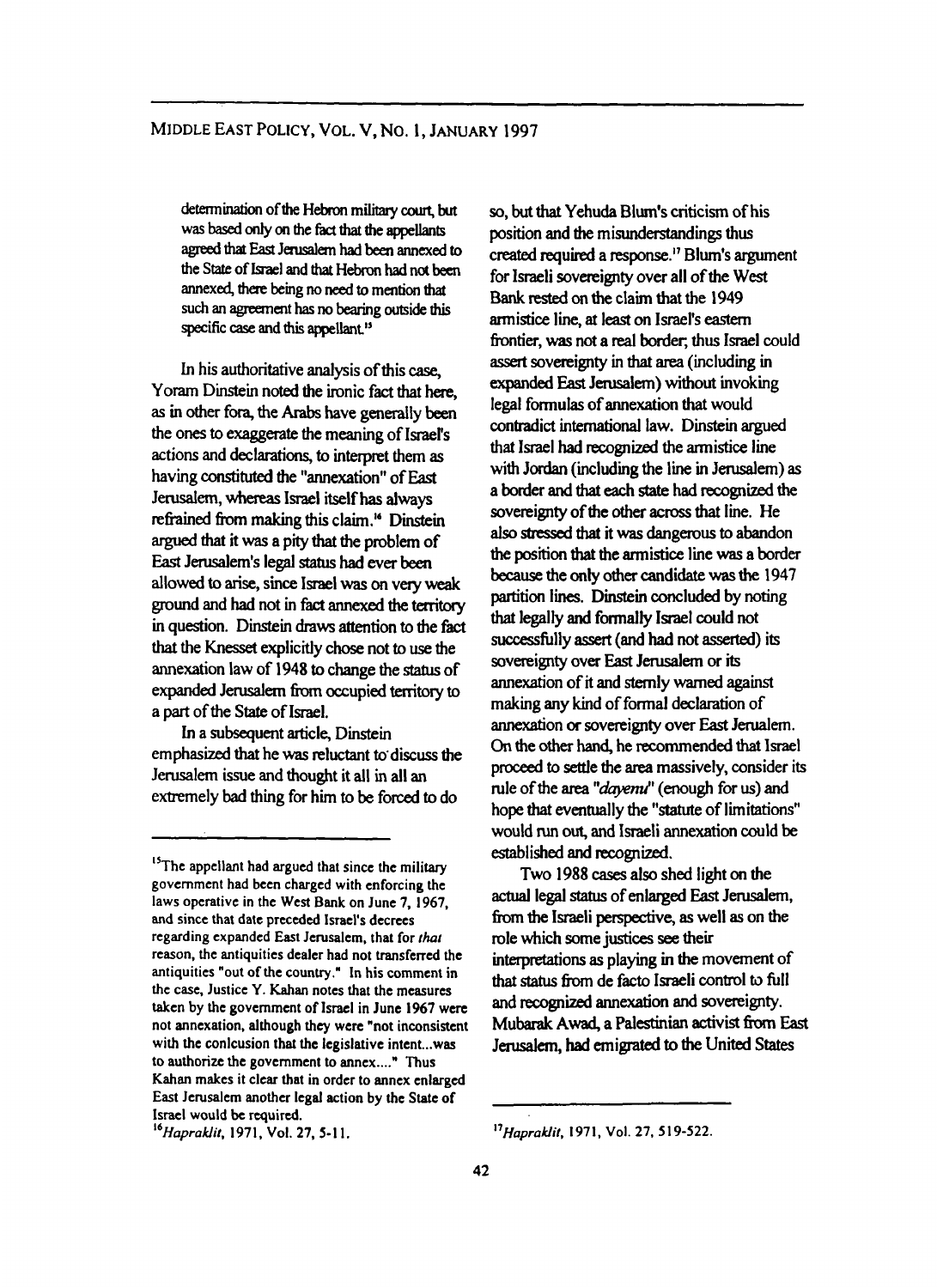and then returned to East Jerusalem. He lived there on a **tourist** visa that the government refused to extend. He appealed the deportation order issued against him to the Supreme Court-The Court rejected Awad's argument that East Jerusalem's special **status** precluded the application to him of the law under which he **was being** deported. In its explanation of the *case* the *court* quoted **hm** the amended law and Administration Ordinance of June 1967 to the effect that the **state's** "law, jurisdiction and administration" had been extended to enlarged

\_\_\_\_\_\_~ ~

... **the still authoritative proclamation was the** 

**government of Israel's reply to the U.N. secretary-general in July 1967, which explicitly denied that Israeli actions in expanded East Jerusalem constituted annexation.** 

East Jerusalem. "East Jerusalem," continued the **court,** "was unified with the rest of the city. This is the significance of the annexation of East Jerusalem to the **State** and its becoming an integral part thereof *(see* Kazidi [sic] vs. Military Tribunal of Hebron)."" **As I** have explained, this is a blatantly erroneous use

of the Ruidi judgment, but employment by the of a position that reflects more honestly and justices of such a citation is explained by a subsequent passage **in** the **Awad** judgment **in**  which the *court* **observes** that

the trend of the legislation is **to bring** about synchronization between the law, etc., of the *State on* the one **hand** and East Jerusalem and its **inhabitants** on the other hand. The purpose of **interpretation** is *to* give effect to **this** trend **as**  far **as** possible and *to* find a basis for it in the statutory language."

It is the obvious need for this judicial activism to achieve **a** legal **status** of annexation and sovereignty via layers of (mis)interpretation which speaks most clearly

> **about** the fundamental absence of an act of annexation or of an act extending Israeli sovereignty over enlarged East Jerusalem.

In a subsequent *case,* handled by the Jerusalem District Court, the High Court's reasoning was, in fact, abandoned in favor

consistently the Ruidi decision. **Yoel** Davis, a fugitive from American justice who was arrested in East Jerusalem's Old **City,** sought to resist an extradition order by claiming that he was not **arrested** on sovereign Israeli **temtory**  and therefore could not be extradited under the terms of the Extradition Convention between the United **States** and Israel. In his judgment did not reject the claim that East Jerusalem had not brought under Israeli sovereignty, but control of the **area,** which was all that was stressed instead that Israel did exert de facto

<sup>&</sup>quot;Mubarak Awad vs. Yitzchak Shamir, H.C. **282/88,**  translated in *The Jerusalem Question and its Resolution: Selected Documents* Ruth Lapidoth. and Moshe Hirsch, eds. (Dordrecht: Martinus erroneously transliterated reference to the "Ruidi" case, a mistransliteration which built upon an error the **court** itself made by referring, in its **1988** ruling. to "Kauidi" instead of "Ruidi"(see above). A more important error, **as** I have shown, is the citation of this case, here by the Court itself, **as** a basis for claiming that the actions taken in **1967** had effected the annexation of enlarged East Jerusalem to the State of Israel. nijhoff Publishers, 1994), p. 532. "Kazidi" is an **Davis's appeal, Judge Yaacov Zemach** 

**<sup>19</sup>**Ibid., p. **533** (emphasis added).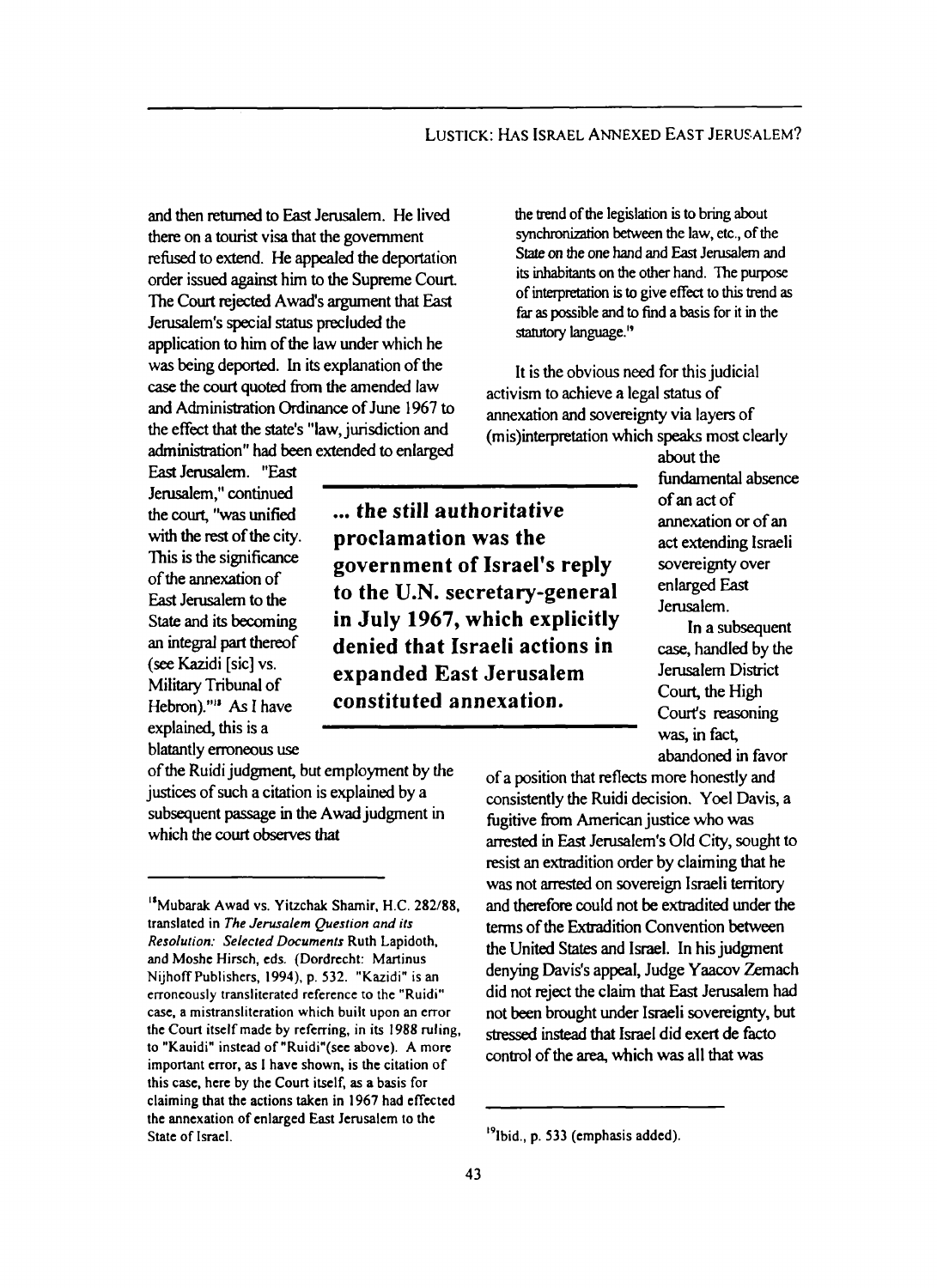**required** under the terms of the convention. To be **sure,** he went on to cite the Ruidi and Hanzalis *cases* **as a** basis for rejecting Davis's argument that "East Jerusalem **was** not **part** of the **temtory** of the State of Israel," but he studiously avoided concluding that Israel had either "annexed" or extended its "sovereignty" to the area.<sup>20</sup>

## **CONCLUSION**

has declared expanded East Jerusalem **as**  having been annexed by the State of **Istael. Though** politicians have **referred** to it **as part** of the tenitory over which Israel is sovereign, there **has** in fact never been an official declaration of Israel's sovereignty over this area. **As** far **as** official statements go, the still authoritative proclamation was the government of Israel's reply to the U.N. secretaty-general in July 1967, which explicitly denied that Israeli **actions** in expanded East Jerusalem constituted annexation. In this connection it is also important to note that the law which extended Israeli administration and jurisdiction to the Golan Heights in 1981 used exactly the same language **as** that contained in the **ordinance**  used to make the same extension of Israeli law to enlarged East Jerusalem. When Prime Minister **Begin** defended the Golan Heights bill There has never been an official *act* that

**against** criticism in the Israeli parliament that it constituted "annexation" and for that reason was a dangerous affront to the world community, the prime minister responded in a manner more or less identical to the language used by Eban in his official response to the U.N. resolution condemning Israeli measures in East Jerusalem in **1967: You,"** Begin said fiom the Knesset podium, "use the word annexation, but I am not using it."<sup>21</sup>

In **the** Israeli **debate** that rages over **the**  *firture* of **the Golan** Heights, few argue that the Golan Heights Law actually established Israeli sovereignty there. By contrast, almost no one **argues** tha! Israel is **not** sovereign over the westem Galilee *or* the northern Negev. Those areas were transformed from "occupied **territories"** to parts of the sovereign **State** of Israel, not by a declaration **but** by the imposition of *both* Israeli citizenship and law upon all inhabitants of those territories **and** by international agreement to Israel's boundaries **as**  delimited by the **armistice** lines of 1949. Absent the imposition of Israeli citizenship on the *Arab* **inhabitants** of enlarged East Jerusalem, absent **a treaty** with either Jordan or the Palestinians **that recognizes** Israeli sovereignty over enlarged East Jerusalem, and **absent** broad international agreement to permanent **Israel** rule of that **area, the** absence of official Israeli declarations of sovereignty or annexation with respect to expanded East Jenrsalem is of *great* legal significance.

i.e., to actually extend Israeli sovereignty to expanded East **Jerusalem,** Israel would, under international legal **practice** and to be To perfom **a** genuine **act** of annexation,

**Attorney General vs. Davis, District Court of** *<sup>20</sup>* **Jerusalem. October 10, 1988,** *The Jerusalem Question and its Resolution: Selected Documents,*  **op. cit. p. 537. It is somewhat humerous to note that the Ruidi case is referred to, again inaccurately, as "Bravidi" in this judgment. The transliteration and citation errors I have noted, by producing mythical precedents such as "Bravidi" and "Kazidi." in addition to the flagrant misconstruction of the substance of the Ruidi decision in the Awad ruling, may have helped strengthen illusions that the High Court has ruled repeatedly and on separate occasions regarding the supposedly settled nature of Israel's legal regime in expanded** East **Jerusalem.** 

**<sup>&</sup>quot;Live Radio Broadcast, December 14, 1981. Jerusalem Domestic Service. transcribed by the Foreign Broadcast Information Service.** *Daily Report: Near Earl and Afiica,* **December 15. 198 I, p. 110.**